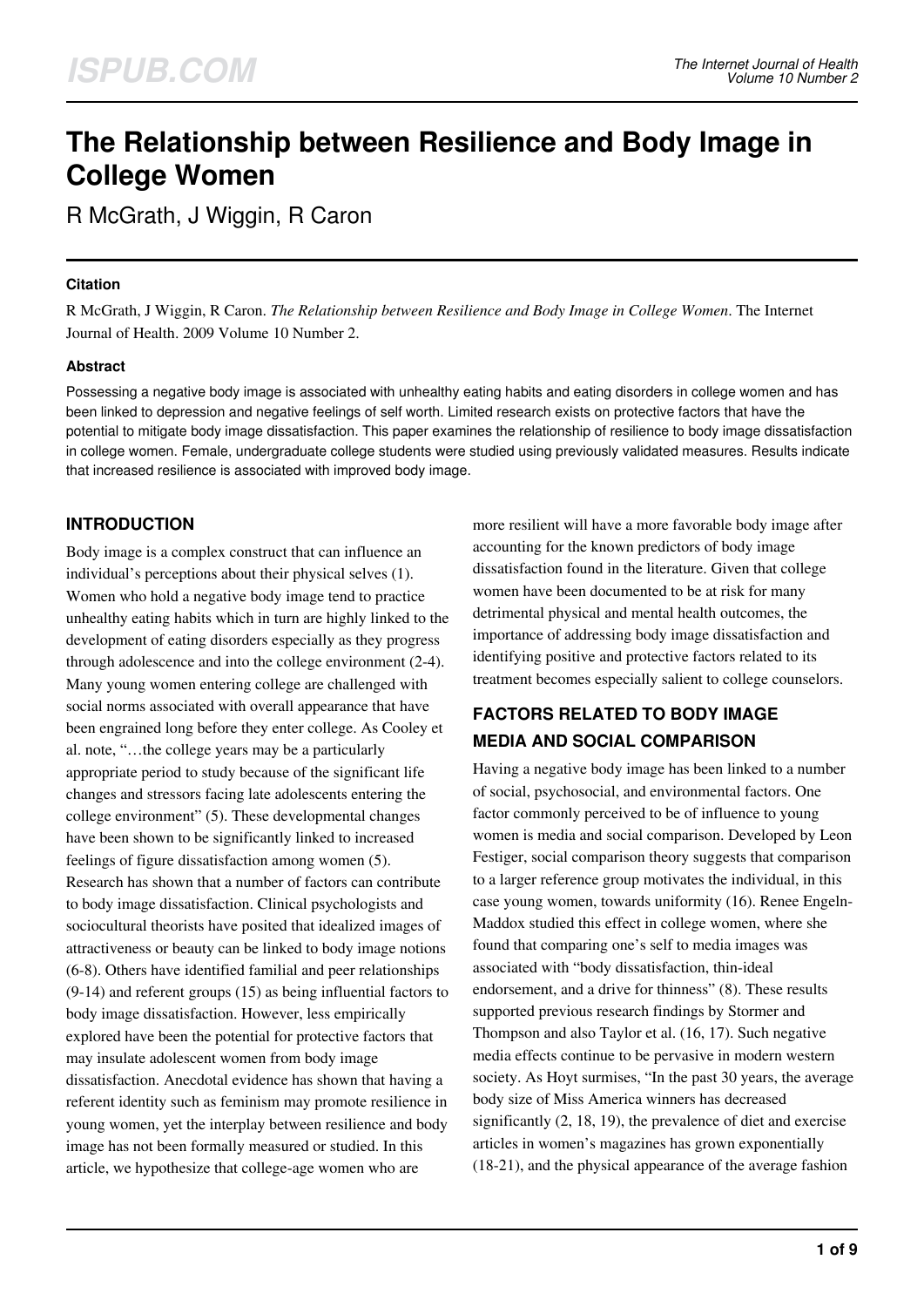model is now achievable by only 3-5% of the U.S. population" (21).

# **PEER AND FAMILIAL RELATIONSHIPS**

A second set of contributing factors to body image dissatisfaction revolve around peer and familial relationships. The input received in a family environment and during the formative years can both positively and negatively influence a woman's perception of self image. In a longitudinal study, Hesse-Biber et al. found that having a positive role model in the home can lead to improved body image, and that women who reported teasing and hypercritical family members were more likely to experience disordered eating (22). This time in young women's lives is crucial to the development of a positive body image. If at this point, development of a negative body image takes place, it can be detrimental to future self-perceptions and can greatly influence future eating and exercise behaviors once in the college environment. Additionally, influential to body image perceptions are women's relationships with peer and referent groups. These influences are particularly important for adolescent women as relationships expand to include emotional and sexual ones, especially during the college years. The existence and desire for partner relations has been found to be directly correlated to perceptions of body image. Women also realize these pressures more than men do since men have been shown to emphasize physical attraction to a greater degree than do women when choosing a partner (2, 10-14, 23). Townsend and Levy found that men are less likely to engage in a relationship with women they find unattractive (14). This hypothesis is supported by Forbes et al., who surveyed young college women and found that having a boyfriend is associated with having a more favorable body image (24).

The results of Hoyt et al.'s study examining peer relationships and body image are also interesting in terms of the connection between peer relationships and body image. Along with the result that women are significantly more dissatisfied with their weight than men (a common result), the authors found that "women who were underweight were the most dissatisfied with their relationships with peers of the same gender. Therefore, not only does being thinner not make these women happier, it is actually linked to less satisfying relationships with other women" (2). Those who perceive themselves as being overweight want to be thinner because they believe this makes them more sexually attractive and this is associated with finding someone interested in pursuing a relationship. However, those who

achieve thinness, or are already thin, complain about strained relationships with other women because of social competition. Other psycho-social factors that have been related to body image dissatisfaction in women, including depression, gender roles, and vulnerability. In a review of these factors, Hyde, Mezulis and Abramson posit that these are complex factors that are interrelated and linked within the broader context of the pubertal process and pubertal timing (25).

#### **RESILIENCE AND BODY IMAGE DISSATISFACTION**

One of the first studies to relate the idea of resilience and body image dissatisfaction is one conducted by Rubin et al. in which the authors examine college women through the use of focus group discussions to identify how the feminist attitude not only helps to ward off societal pressures but intervenes in the process of body dissatisfaction and allows women to maintain positive body images. Although the study finds that feminist beliefs do not necessarily hinder feelings about body image, lower levels of body dissatisfaction are found to be associated with feminism. In the study, the authors indicate that they are "particularly interested in examining risk, resiliency, and resistance among feminist women to understand how feminists attempt to maintain positive feelings about their bodies while living in a culture that objectifies female bodies and links women's economic and social power to their appearance" (26). Resiliency as a measurable factor, however, was not specifically examined in this study.

The term resilience has been used widely and with varied definition. Here, we define the term in accordance with Wagnild et al., as the ability to successfully cope with change or misfortune. Wagnild and Young originally conducted a study of resilience in order to validate the use of the resiliency scale. To date, the resiliency scale has been used in numerous studies including those examining resiliency in young women and is one of the most utilized resiliency testing tools

(http://www.resiliencescale.com/references.htm). A 2006 review of scales for measuring resilience found that the Wagnild and Young scale was the most appropriate to use for studying adolescents (27).

While resilience has been examined across a number of health related domains, there has been no empirical study to date examining the effect of resiliency on body image dissatisfaction in young women. In 2007, Choate proposed a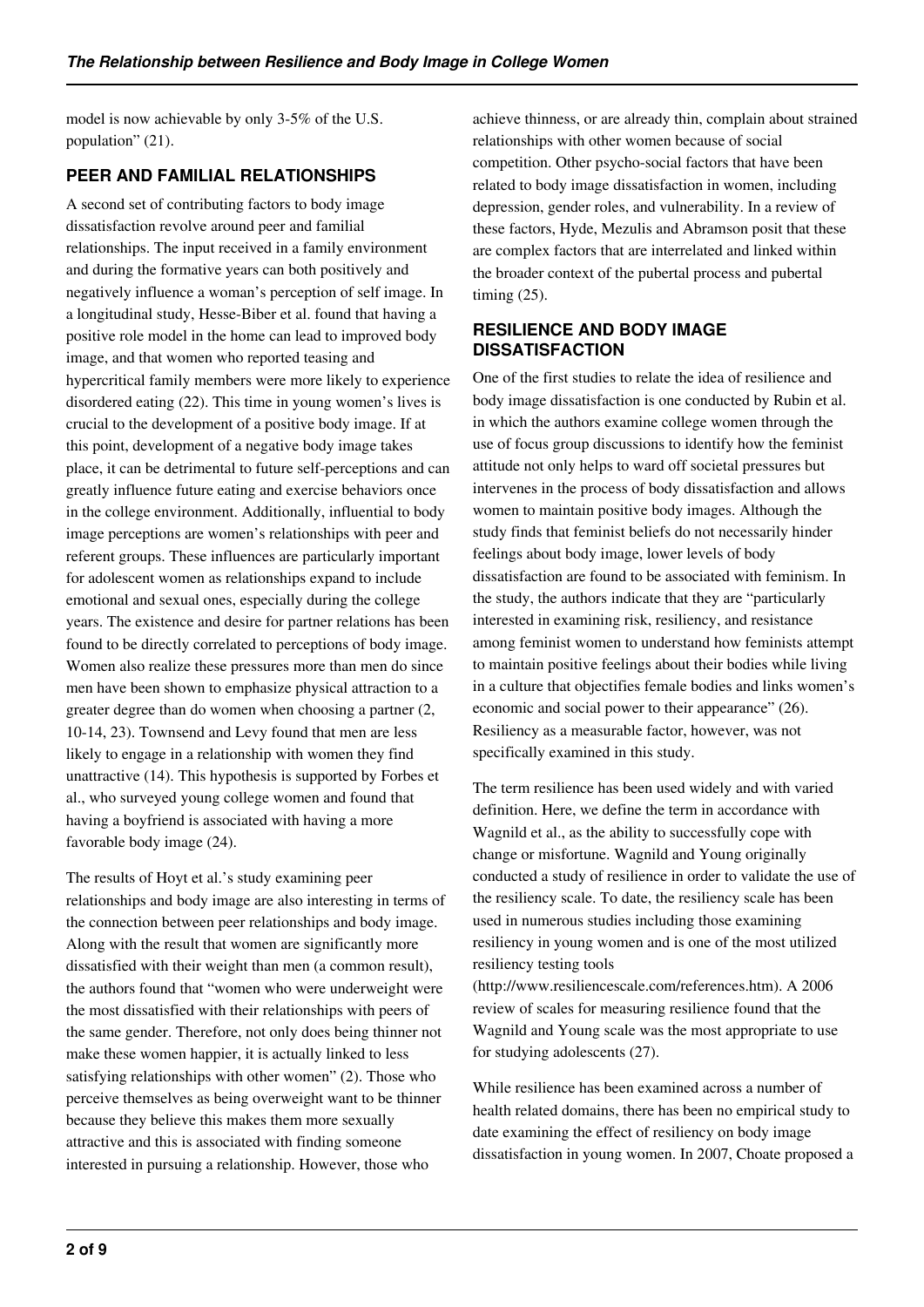resiliency model to counter body image dissatisfaction in young adolescent women that focused on the domains of media influence and familial and peer relationships and is promoted as a targeted intervention for school counselors, however it was not based on any previous empirical links between the two (28, 29).

Here, we hypothesize that resiliency may have a measurable mitigating effect on body image dissatisfaction in young women. Specifically, we hypothesize that as a young woman's resilience increases, her body image dissatisfaction will decrease.

# **METHODS PARTICIPANTS AND PROCEDURE**

The study population was comprised of 177 female college students enrolled at medium sized northeast university. Female students aged 18 to 22 years old voluntarily participated in the anonymous study.

The university's institutional review board approved this study. Participants were recruited through undergraduate general education classes known to have large enrollment. This is a form of judgment sampling, in which the researcher identifies a sample from a known sampling frame that is most able to answer the research question (27).

Permission was granted by class professors to use the first ten minutes of class time to distribute and collect surveys. This approach allowed for a 100 percent return rate. Included were courses in Anthropology, Microbiology, Math, Epidemiology, and The History of Public Health. Surveys were administered over a period of eight weeks in the spring of 2007.

All of the surveys were prefaced with information about the study, confidentially and anonymity rights, as well as the student's right to refuse participation. There were no incentives for participating in this study.

The questionnaire consisted of 29 items including two scales, one which measured body image dissatisfaction and the other resiliency. Demographic questions included age, height, weight, grade-level, living situation, roommate situation, parental relationship status, number of siblings and perceived relationship with parents. Grade level asked which class the student identified with, freshman, sophomore, junior, or senior. Living situation asked the sex and number of roommates the respondent had. Questions about gradelevel, living situation and roommate situation were included

to examine the nature of peer relations and social comparison. Home and parental relationships were examined through questions asking about the number of siblings, perceived parental relationships, and parental relationship status. Questions about depression and vulnerability were not included given that they have been shown to be complexly interrelated, and thus may be correlated with the construct of resilience.

# **MEASURES BODY IMAGE**

Respondents answered three questions following the examination of a body satisfaction silhouette scale. This scale was developed and validated by Cooley and Toray (30). Such scales have been found to be reliable and cost effective for the study of body image perceptions, as well as analytically preferable as it allows ordinal data to be interpreted as interval data allowing for inference determinations (15, 31). Respondents were shown eleven silhouettes of women ranging in size from smallest to largest. Each image was numbered, as was a blank space between each. Respondents were then asked to identify the silhouette that best resembled the way they thought they looked, would ideally like to look and the one they believed men would find most attractive. Respondents circled the number that corresponded to these placements on the scale. The beginning and thinnest silhouette was numbered 1 and the last and largest 21. Image dissatisfaction was calculated as the distance in whole numbers from the number circled beneath what the respondent believed best represented the way they looked subtracted from that beneath the ideal image and then again for the image they felt men would be attracted to. For example, if a woman reported their perceived image silhouette number as 21, and their ideal image silhouette image as number 15, their score would be 6, or 21 minus 15. The same was done for how they scored the image they believed men would find attractive subtracted from that corresponding to their perceived true body image. A greater difference between actual and ideal in either direction indicated greater body image dissatisfaction. This results in a single numerical measure of body image dissatisfaction. Validation of the scale's measurement was originally determined by Cooley by calculating the Body Mass Index (BMI) for respondents and performing a correlation between the corresponding number for the figure chosen as closest to self with the individual's BMI. They reported a correlation of  $r = .79$  ( $p < .001$ ), which suggested a close correspondence between the chosen silhouette and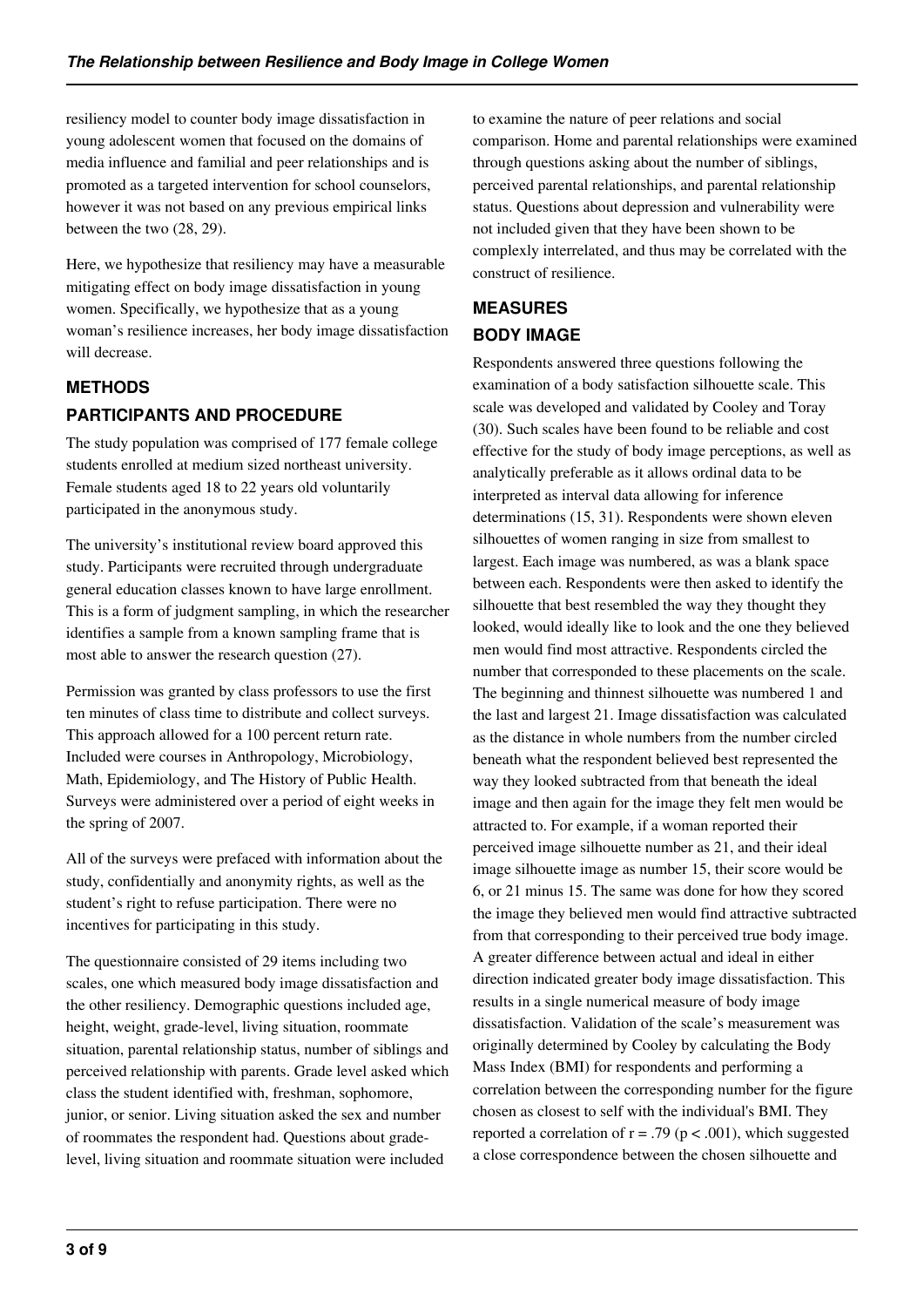the individual's BMI (30). This procedure was repeated for this study where the correlation was supported at  $r = .674$ ,  $(p<.001)$ .

### **RESILIENCY**

The remaining 15 survey questions comprised the resiliency scale developed by Gail M. Wagnild et al. (32). Validity of the scale was determined through a factor analysis with a reported coefficient of .91 (32). Scale questions utilized a 7 point Likert scale with 1 representing "I strongly disagree" and 7 representing "I strongly agree". Examples of questions are: "When I make plans I follow through with them," "I feel proud that I have accomplished things in my life," "I have self-discipline," and "When I am in a difficult situation, I can usually find my way out of it." Resiliency scores were calculated by summing the responses across the 15 questions. Respondents could score between a minimum of 15 to a maximum of 105 on the scale. A higher score equated to a higher level of resiliency.

# **ANALYSIS**

Collected data were analyzed using the Statistical Package for Social Sciences (SPSS), Version15.0. Descriptive analyses were conducted for the variables of age, grade level, current residence of the respondent, number of siblings, relationship status of the respondent's parents and the perceived relationship the respondent had with parents, silhouette score of self, ideal silhouette score, silhouette score as perceived by men, resiliency, and BMI.

The primary variables of resilience and silhouette scores were then calculated. The absolute value of the silhouette score difference was taken to measure the total distance between the ideal and perceived silhouette scores.

Bivariate analysis tested the primary variables of body image score and resilience against the factors of number of roommates, sex of roommates, living situation, perceived parental relationship and relationship status of the respondent's parents through the use of t-tests. Body image difference scores were calculated for both the ideal image compared to the perceived real, and also the male ideal compared to the perceived real. A correlation between the two was then calculated.

To examine the effect of resiliency on body image satisfaction, a multiple regression model was constructed. Using a forward stepwise method, the model was refined. Non-significant and/or intolerant predictor variables were dropped and the model re-examined using the R-square

determinant of explanatory power and the F-test of model fit. A correlation matrix was conducted to examine collinearity of the predictor variables. Normality of interval level data was determined and multicollinearity was examined for all IVs included and excluded from the model at a tolerance of >.1. Normality of the predictor and dependent variables were examined using predicted residuals plots and were determined to be normally distributed.

# **RESULTS**

The nature of the in-class survey distribution allowed for a 100 percent return rate. 177 surveys were completed and returned. Of those, 171 had complete answers to all questions.

Tables 1 and 2 summarize the descriptive responses. The mean age of the respondents was 19 (SD=1.705,  $95\%$  CI = 19.45 – 20.00). Student breakdown by class was comparable to the university overall for the sophomore, junior and senior classes. Freshmen were over represented. This is likely because freshmen are more inclined to enroll in general education classes than other students. This did not skew results as examination of mean dependent variable scores by class revealed no significant differences.

#### **Figure 1**

Table 1: Descriptive analyses continuous variables

|                                       | N   | Minimum | Maximum | Mean   | Std.<br>Deviation |
|---------------------------------------|-----|---------|---------|--------|-------------------|
| Age at last birthday                  | 174 | 17      | 34      | 19.75  | 1.70              |
| Number of<br>Roommates                | 171 | 1       | 6       | 2.57   | 1.74              |
| Number of children<br>in your family. | 176 | 1       | 6       | 2.83   | 1.10              |
| <b>Current Weight</b>                 | 174 | 95      | 200     | 135.14 | 19.48             |
| Resiliency                            | 174 | 52      | 105     | 87.96  | 9.99              |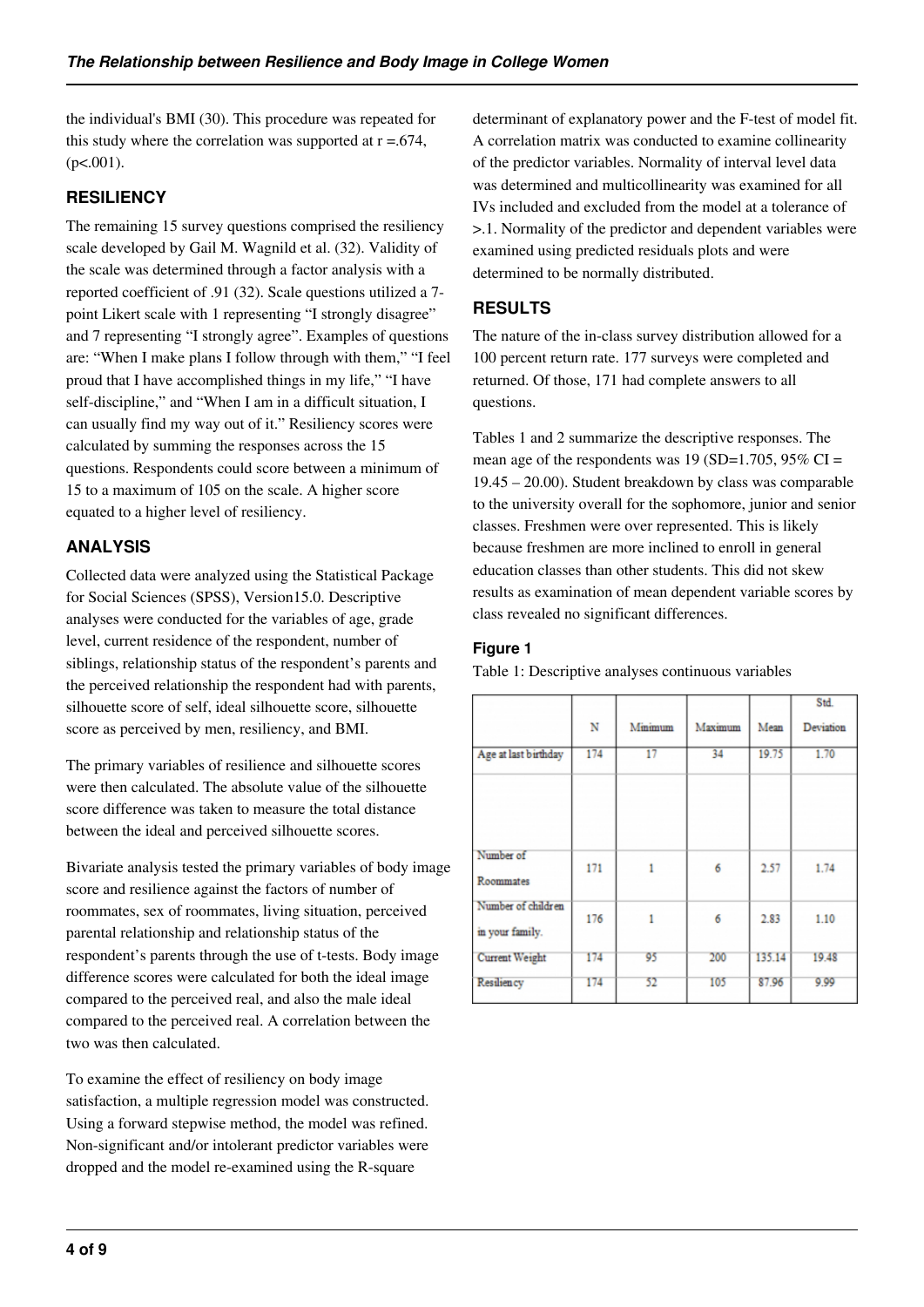#### **Figure 2**

Table 2: Descriptive analyses categorical variables

| Variable           | %    | Variable                  |                      | $\%$ |
|--------------------|------|---------------------------|----------------------|------|
|                    |      | Gender of                 |                      |      |
| Grade Level        |      | Roommates                 |                      |      |
| Freshman           | 37.3 |                           | Female               | 92.4 |
| Sophomore          | 20.3 |                           | Male or Co-ed        | 7.6  |
| Junior             | 22.0 |                           |                      |      |
| Senior             | 20.3 | Number of Roommates       |                      |      |
|                    |      |                           | Zero                 | 9.4  |
| Living             |      |                           |                      |      |
| Location           |      |                           | One                  | 41.5 |
| On Campus          | 59.3 |                           | More than one        | 49.1 |
| 40.7<br>Off Campus |      |                           |                      |      |
|                    |      | Relationship with Parents |                      |      |
|                    |      |                           | Excellent / Good     | 93.1 |
|                    |      |                           | Average / Poor / Bad | 6.9  |

#### **RESILIENCE**

Three women failed to complete all the questions and were subsequently dropped from the analysis. The minimum reported resilience score was 52 and the maximum 105. The mean resiliency score was 87.96 (SD 10.0, 95% CI 86.47-89.45). Reported scores closely matched the entire range of potential test scale scores, with just over half of the survey respondents scoring between 88 and 105 points.

#### **BODY IMAGE**

The body image satisfaction measure questions were answered by all 177 respondents. As shown in Table 3, the figure selected by women as the one representing how they currently perceive themselves was significantly different from the ideal image they would like to have or the image they believed men would find most attractive. There was no significant difference in the image the women found as ideal as compared to the image they believed men would find most attractive.

#### **Figure 3**

Table 3: Body Image Perceptions

|                                                                      | Mean  | <b>SD</b> | 95% CI          |
|----------------------------------------------------------------------|-------|-----------|-----------------|
| Which figure is closest<br>to the way you look?                      | 6.32  | 2.40      | $(5.96 - 6.67)$ |
| Which figure is closest<br>to how you would<br>ideally like to look? | 4.49* | 1.35      | $(4.29 - 4.69)$ |
| Which figure do you<br>think men would find<br>most attractive       | 4.45* | 1.41      | $(4.24 - 4.66)$ |

\*significantly different from perceived actual body image p<.05

The minimum difference between actual and ideal was 0 and the maximum difference was 10. The mean difference between actual and ideal of all 177 respondents was 1.95 (SD 1.79, 95% CI 1.68-2.21). The body image dissatisfaction relative to how respondents felt men would find ideal was similar but slightly more pronounced, with values ranging from 0 to 10 and a mean difference score of 2.40 (SD 1.89, 95% CI 2.12-2.68) meaning that they believed themselves to be further from what they perceived men held as an ideal body image than the image that they held for themselves as ideal.

# **COMPARATIVE ANALYSIS**

Bivariate analysis revealed several significant relationships. The first was that there was a significant positive correlation between a women's ideal silhouette and the silhouette that they though men would find most attractive  $(r = .543; )$ p<000). The second was a significant negative correlation between resiliency and body image  $(r=.168, p<.026)$ .

We then conducted t-tests for mean differences in resiliency and body image satisfaction scores between the variables number of roommates (one, other than one), roommate gender (male/coed or female), living situation (on/off campus), relationship with parents (good/excellent and average/poor/bad), and relationship of parents (married or other), see Table 3. Only the number of roommates and relationship with parents had significant mean resiliency score differences. There were no significant mean body image score differences by these variables.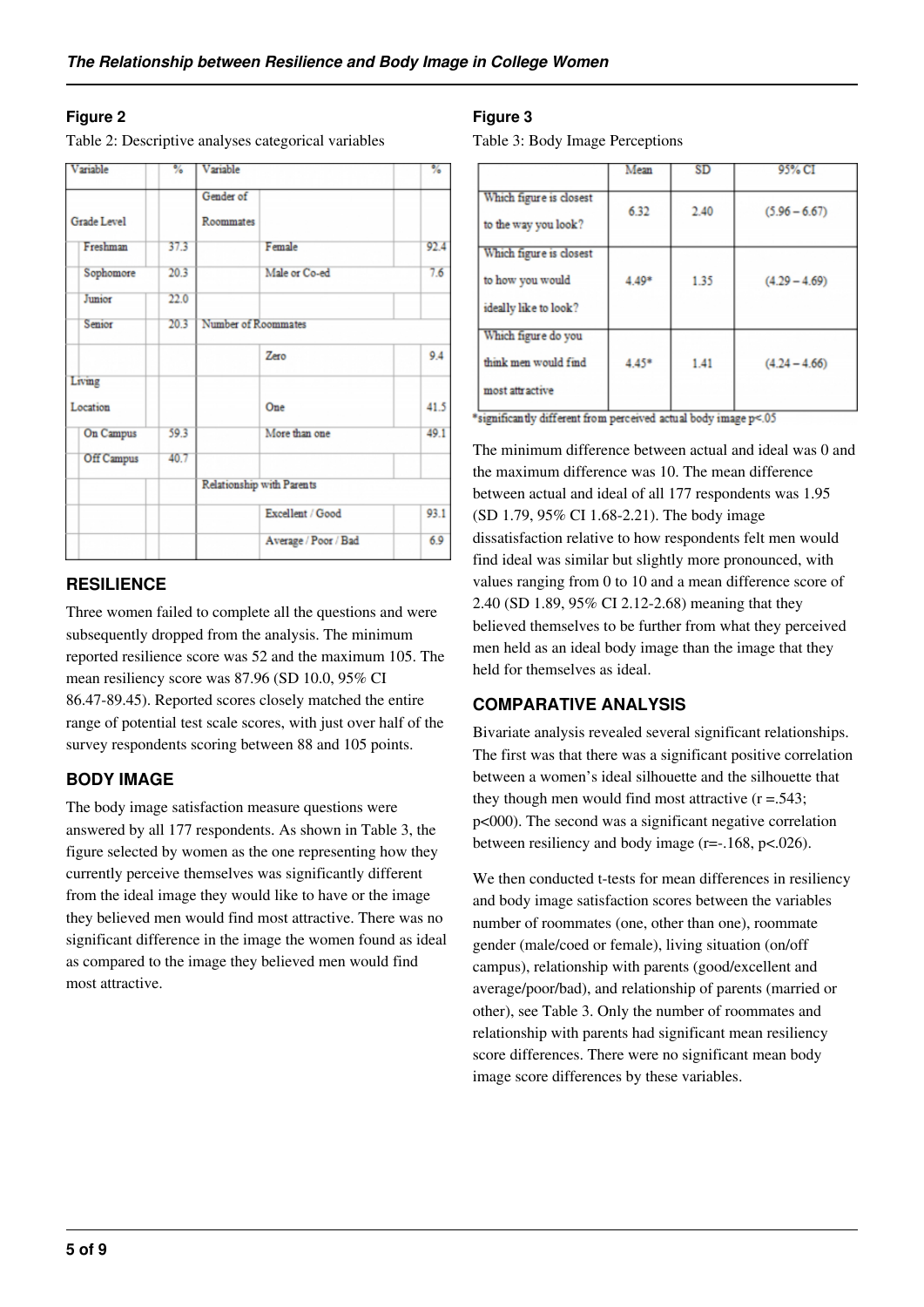#### **Figure 4**

Table 4: Mean Resilience and Body Image Dissatisfaction Comparisons

|                                 | Mean       |         |                    |       |  |
|---------------------------------|------------|---------|--------------------|-------|--|
|                                 | Resiliency |         | Mean Body          |       |  |
| <b>Factor Variables</b>         | Score      |         | <b>Image Score</b> |       |  |
|                                 |            | p-      |                    | p-    |  |
|                                 |            | value   |                    | value |  |
| Number of Roommates             |            |         |                    |       |  |
| 1                               | 90.4       |         | 1.98               |       |  |
| Other (zero $/$ >1)             | 86.6       | $.01**$ | 1.85               | .59   |  |
| <b>Gender Roommate</b>          |            |         |                    |       |  |
| Female                          | 88.1       |         | 1.95               |       |  |
| Male/Co-Ed                      | 88.9       | 86      | 1.42               | 36    |  |
| <b>Living Situation</b>         |            |         |                    |       |  |
| On Campus                       | 88.3       |         | 1.89               |       |  |
| Off Campus                      | 87.9       | .78     | 2.15               | 39    |  |
| Relationship with Parents       |            |         |                    |       |  |
| Good/Excellent                  | 88.5       |         | 1.93               |       |  |
| Average Poor Bad                | 80.2       | $.03*$  | 1.92               | 98    |  |
| Relationship of Parents         |            |         |                    |       |  |
| Married                         | 87.4       |         | 2.00               |       |  |
| Other                           | 89.8       | .17     | 1.67               | .18   |  |
| ** significant at the .01 level |            |         |                    |       |  |
| * significant at the .05 level  |            |         |                    |       |  |
|                                 |            |         |                    |       |  |

Regression Analysis

Prior to running the regression analysis, dummy variables were created for the categories of where the student currently lived (on/off campus), relationship with parents (good or excellent, all other), number of roommates (zero, one or more), sex of roommates (female, coed/male) and parent's relationship (married, not married). Variables were eliminated from the model using a forward stepwise function. The base model was: Body Image Dissatisfaction = Constant + Resilience +Relationships with Parents + Currently Live + Number of Siblings +Sex of Roommates+ Grade Level + Parent's Relationship

The final model showed a significant f-test of predictive ability of the independent variables  $(f=7.69, p<.006)$  and an  $r^2$  of .048. While this was limited in power, the model was still highly significant. The regression results indicated that only resilience had a significant predictive effect on body image. The standardized coefficients (-.220, p<.006)

indicated a .22 unit decrease in body image dissatisfaction as resiliency score increased by one unit. A negative coefficient indicated a negative change in the dependent variable, in this case indicating a smaller difference between ideal and perceived body image. None of the other predictor variables had significant standardized coefficients.

We then re-ran the model using the body image dissatisfaction of where the woman perceived herself to be relative to what she believed a male would ideally like. This model produced a slightly higher  $r^2$  (.08) and similarly significant f-test significance (p<.000). The variable resilience again produced the only significant predictor variable coefficient (-.294, p<.000). Consistent with our predictions, a one unit increase in resilience (which was indicated in a one unit increase of the Resilience Scale score) represented a .22 unit decrease in body image dissatisfaction. Given that the average distance of survey respondents between perceived actual and ideal body image was 1.8 image units, reducing this by .22 units with each increase of 1 point on the Resiliency Scale, improves body image satisfaction by 12.2% on average. This same result was found relative what they thought men would find ideal. For this measure the average body image dissatisfaction was 2.4 image units. But because the regression coefficient was greater (-.294) for this model, the percentage improvement was again 12.2% for each unit increase in resilience.

#### **DISCUSSION**

Results from this study indicate that there is a significant protective relationship between the level of a woman's resilience and holding a negative body image. These findings are important because they suggest the potential of resilience in limiting body image dissatisfaction in young women. Findings suggest that more resilient persons have less body image dissatisfaction. Given this, differences in mean resiliency scores by sub-groups become interesting. Our results indicate that women who feel they have positive relationships with their parents are more resilient (score higher on the resilience scale portion of the survey) than individuals who feel they have poor relationships with their parents. Interpreting the significance of these findings should, however, be interpreted cautiously given that few participants have male roommates or report poor relationships with parents, thus potentially allowing insufficient power to detect significant differences.

Additionally, women also report higher mean resiliency scores if they live with one roommate, but as the number of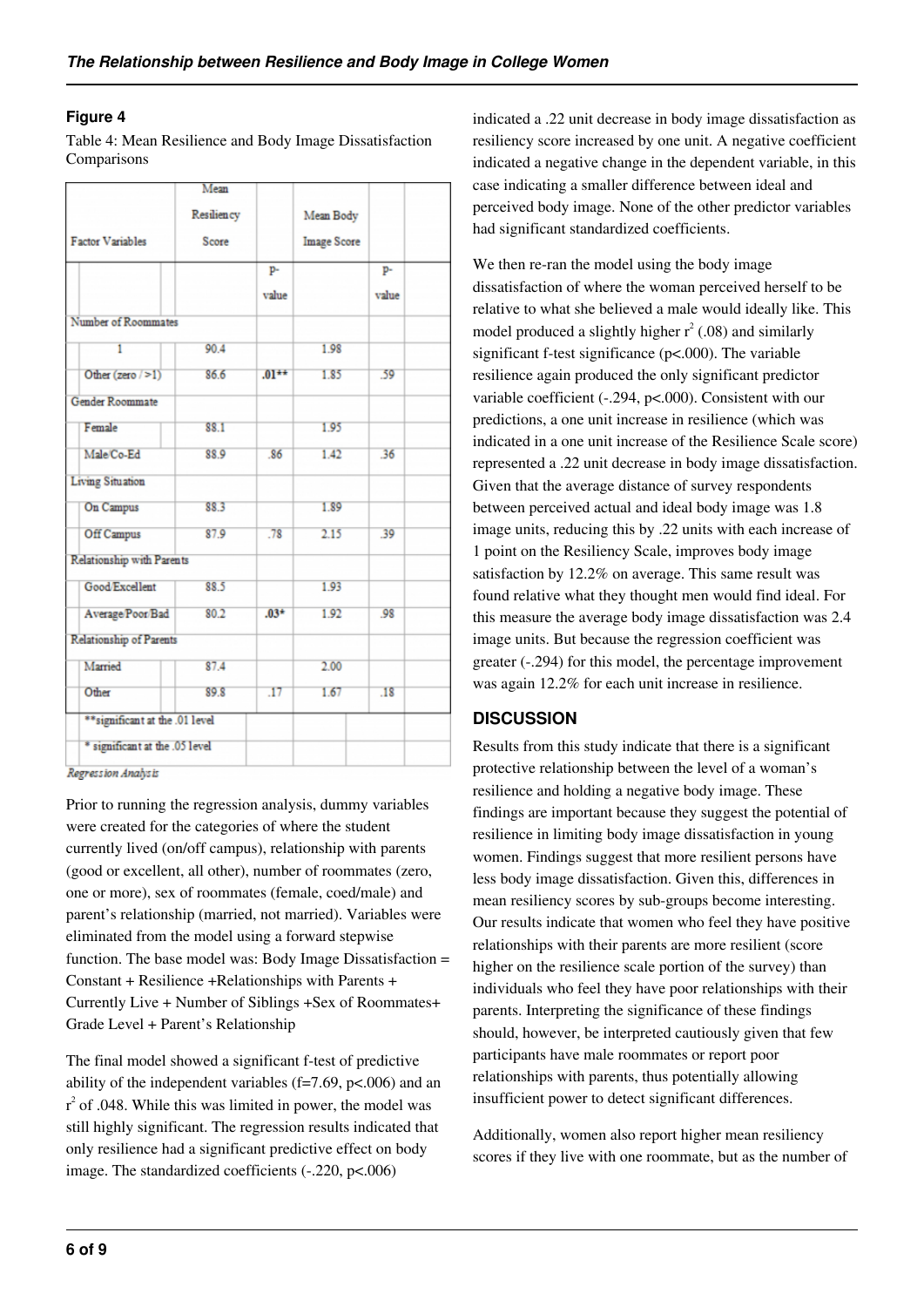roommates grows their resiliency declines. This reinforces the findings of Festiger that comparison to a larger reference group motivates women towards uniformity of beliefs about their own ideal body image (7).

# **LIMITATIONS**

There are several limitations to this study. First, data are collected at a single, medium sized, state-based university and may not be generalizable to students at other institutions. It is also conducted using a directed, but not random sample. Given the sampling frame are undergraduate women, a directed judgment sample allows for the best representation within this group. And while using large general education classes represents the five schools and colleges at the university, there still exists the possibility of some sample bias. Second, because students filled out the survey in a classroom setting where the potential exists for respondents to sit next to one another, response bias is a possibility. Women may not have been fully forthcoming with their true beliefs of body image if they felt their responses could be seen. Such a bias would have led to an underestimation of body image dissatisfaction in the sample and thus the magnitude of the protective impact of resiliency. Third, there is an overrepresentation of freshmen compared to other classes, and while this is consistent with enrollment at this university, it could have implications of the analysis. For example, freshmen are required to live on campus in same sex housing arrangements. This led to 92% of the sample reporting they live with other women, and only 8% living with a male, or in a co-ed environment. We do not anticipate this having an impact on the regression analysis as that variable drops from the regression model. Fourth, is that 93% of respondents felt they have positive relationships with their parents while only 7% of respondents felt they have average, poor, or bad relationships with their parents. It is uncertain whether the results would change or vary had the sample sizes for both negative and positive perceived relationships with parents been similar.

# **IMPLICATIONS**

The need for school counselors to be concerned with body image dissatisfaction in college women has been well documented. Poor body image in adolescent girls can lead to eating disorders such as anorexia and bulimia (33-35) and has been shown to be prominent in college populations and thus is an important clinical concern for college counselors (36). Consequently, many have pointed to the need to identify protective factors when dealing with women with

body image dissatisfaction (37). Empirical studies have concluded that counseling and prevention programs should focus on improving physical self concepts, sex role satisfaction, exploring the nature of what is considered thin, improving critical thinking skills, promoting holistic wellness, and enhancing self-esteem (29, 38). The practical implication for counselors with respect to clinical practice becomes two-fold. One is in dealing with the immediate effects of holding a poor body image, and the second is in developing treatment strategies to address it, primarily focusing on the promotion of resilience and protective factors. To the former, Cook et al. have suggested utilizing peer educators and mentors, as well as body image therapy, to explore how women view their bodies (38).

With respect to promoting resilience and protective factors, Choate introduced the body image resilience model to provide school counselors with a conceptual framework to address these treatment objectives (29). Although the Choate model has not empirically been tested, this article provides motivation for such an inquiry and supports the model's foundations. The sum of the empirical evidence to date does suggest that by promoting self-esteem and providing protective skills and coping mechanisms, college counselors can enhance the resilience of college women, potentially mitigating body image dissatisfaction.

Future research is still needed to examine the nature of resilience in college age women, its sources and functions. While these findings suggest resilience can have a mitigating effect on negative body image in this population, how that resilience is developed and retained is still unclear.

#### **References**

<sup>1.</sup> Cash, T. F. & Pruzinsky, T. (2004). Body image: A handbook of theory, research, and clinical practice. New York: Guilford Press. 2. Hoyt, W. & Kogan, L.: Satisfaction with Body Image and Peer Relationships for Males and Females in a College Environment. Sex Roles; 2001: 199-215. 3. Ricciardelli, L. A. & McCabe, M. P.: Children's body image concerns and eating disturbance: A review of the literature. Clinical Psychology Review; 2001: 325-344. 4. Ricciardelli, L. A., McCabe, M. P., Holt, K. E., & Finnemore, J.: A biopsychosocial model for understanding body image and body change strategies among children. Applied Developmental Psychology; 2003: 475-495. 5. Cooley, E. & Toray, T.: Body image and personality predictors of eating disorder symptoms during the college years. International Journal of Eating Disorders; 2001a; 30: 28-36. 6. Parker, S., Michter, M., Vuckovic, N., Sims, C., &

Rittenbaugh, C.: Body and weight concerns among African-American and white adolescent females: Differences that make a difference. Human Organization; 1995; 54: 103-114. 7. Festiger, L.: A theory of social comparison processes.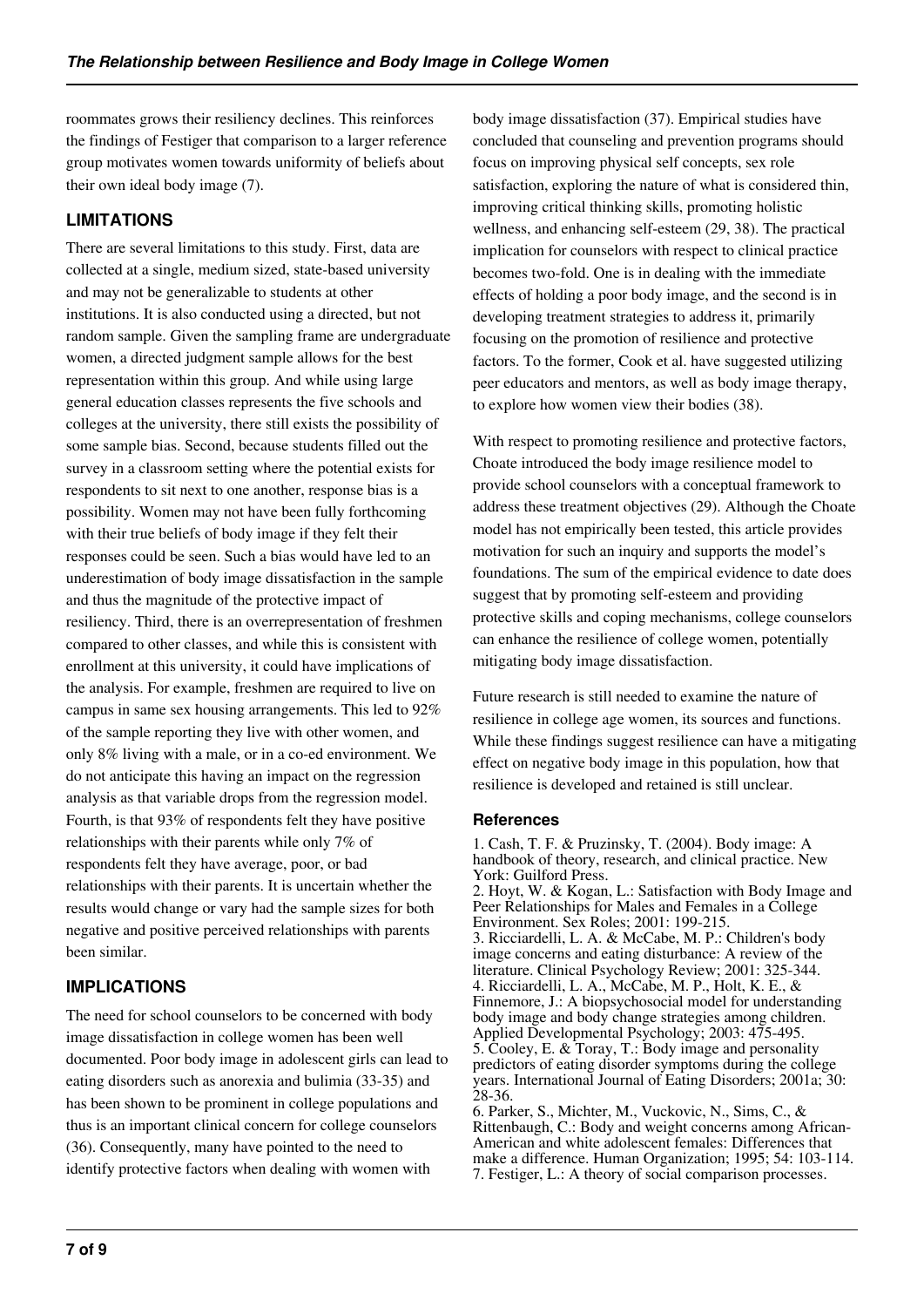Human Relations; 1954: 114-140. 8. Engeln-Maddox, R.: Cognitive responses to idealized media images of women: the relationship of social comparison and critical processing to body image disturbance in college women. Journal of Social and Clinical Psychology; 2005; 24: 1114-1138.

9. Byerly, L., Archibald, A., Graber, J., & Brooks-Gunn, J.: A prospective study of familial and social influences on girls' body image and dieting. International Journal of Eating Disorders; 2000; 28: 155-164.

10. Buss, D. M. (1994). The evolution of desire: Strategies of human mating. New York: Basic Books.

11. Feingold, A.: Good looking people are not what we think. Psychological Bulletin; 1992; 111: 304-344. 12. Jackson, L. A. (1992). Physical appearance and gender: Sociobiological and sociocultural perspectives. Albany: State University of New York Press.

13. Lundy, D. E., Tan, J., & Cunningham, M. R.: Heterosexual romantic preferences: The importance of humor and physical attractiveness for different types of relationships. Personal Relationships; 1998; 5: 311-325. 14. Townsend, J. M. & Levy, G. D.: Effects of potential partners' costume and physical attractiveness on sexuality and partner selection. Journal of Psychology; 1998; 124: 371-389.

15. Graber, J., Brooks-Gunn, J., Paikoff, R. L., & Warren, M. P.: Prediction of eating problems: An 8-year study of adolescent girls. Developmental Psychology; 1994; 30: 823-834.

16. Stormer, S. M. & Thompson, J. K.: Explanations of body image disturbance: A test of maturational status, negative verbal commentary, social comparison, and sociocultural hypotheses. International Journal of Eating Disorders; 1996; 19: 193-202.

17. Taylor, C. B., Sharpe, T., Shisslak, C., Bryson, S., Estes, L. S., Gray, N. et al.: Factors associated with weight concerns in adolescent girls. International Journal of Eating Disorders; 1998; 24: 31-42.

18. Garner, D. M., Garfinkel, P. E., Schwartz, D., & Thompson, M.: Cultural expectations of thinness in women. Psychological Reports; 1992; 47: 83-91.

19. Wiseman, C. V., Gray, J. J., Mosimann, J. E., & Ahrens, A. H.: Cultural expectations of thinness in women: An update. International Journal of Eating Disorders; 1992; 11: 85-89.

20. Anderson, A. E. & Dimenico, D.: Diet vs. shape content of popular male and female magazines: A dose-response relationship to the incidence of eating disorders? International Journal of Eating Disorders; 1992; 11: 283-287.

21. Thompson, J. K., Heinberg, L. J., Altabe, M., & Tantleff-Dunn, S. (1999). Exacting beauty: Theory, assessment, and treatment of body image disturbance. Washington, D.C.: American Psychological Association.

22. Hesse-Biber, S., Marino, M., & Watts-Roy, D.: A longitudinal study of eating disorders among college women: Factors that influence recovery. Sociologists for Women in Society; 1999; 13: 385-408.

23. Wiederman, M. W. & Hurst, S. R.: Physical attractiveness, body image, and women's sexual self-schema. Psychology of Women Quarterly; 1997; 21: 567-580. 24. Forbes, G., Jobe, R., & Richardson, R.: Associations between having a boyfriend and the body satisfaction and self-esteem of college women: An extension of the Lin and Kulik hypothesis. The Journal of Social Psychology; 2006;

146: 381-384. 25. Hyde, J., Mezulis, A., & Abramson, L. The ABCs of depression: Integrating affective, biological, and cognitive models to explain the emergence of the gender difference in depression. Psychology Review; 2008; 115: 2.

26. Rubin, L., Nemeroff, C., & Russo, N.: Exploring feminist women's body consciousness. Psychology of Women Quarterly; 2004; 28: 27-37.

27. Ahrens, A. H., Kieh, E., Sole, M., & Byers, J.: A review of instruments measuring resilience. Issues in

Comprehensive Pediatric Nursing; 2006; 29: 103-125. 28. Choate, L.: Toward a theoretical model of women's body image resilience. Journal of Counseling and Development; 2005; 83: 320-330.

29. Choate, L.: Counseling adolescent girls for body image resilience: Strategies for school counselors. Professional School Counseling; 2007; 10: 317-330.

30. Cooley, E. & Toray, T.: Disordered eating in college freshmen women: A prospective study. Journal of American College Health; 2001b; 49: 229-235.

31. Peterson, M., Ellenberg, D., & Crossman, S.: Body image perceptions: Reliability of a BMI-based silhouette matching test. American Journal of Health Behaviors; 2003; 27: 355-363.

32. Wagnlid, G. M. & Young, H. M. Development and psychometric evaluation of the resilience scale. Journal of Nursing Measurement; 1993; 1: 165-178.

33. Kostanski, M. & Gullone, E.: Adolescent body image dissatisfaction: Relationships with self-esteem, anxiety, and depression controlling for body mass. Journal of Child Psychology and Psychiatry; 1998; 39: 255-262.

34. Levine, M. P. & Smolak, L. (2002). Body image development in adolescence. In Body Image: A handbook of theory, research and clinical practice (pp. 74-82). New York: Guilford.

35. Polivy, J. & Herman, C. P.: The effects of resolving diet on restrained and unrestrained eaters: The "false hopes" syndrome. International Journal of Eating Disorders; 1999; 26: 434-447.

36. Ferrier, A., Martens, M., & Cimini, M. D.: The relationship between physical, sexual, and emotional abuse and unhealthy weight loss behaviors. Journal of College Counseling; 2005; 6: 80-89.

37. James, K. A., Phelps, L., & Bross, L.: Body dissatisfaction, drive for thinness, and self-esteem in African American college females. Psychology in the Schools; 2001; 38: 491-496.

38. Cook-Cottone, C. & Phelps, L.: Body image dissatisfaction in college women: Identification of risk and protective factors to guide college counseling practices. Journal of College Counseling; 2003; 6: 80-89.